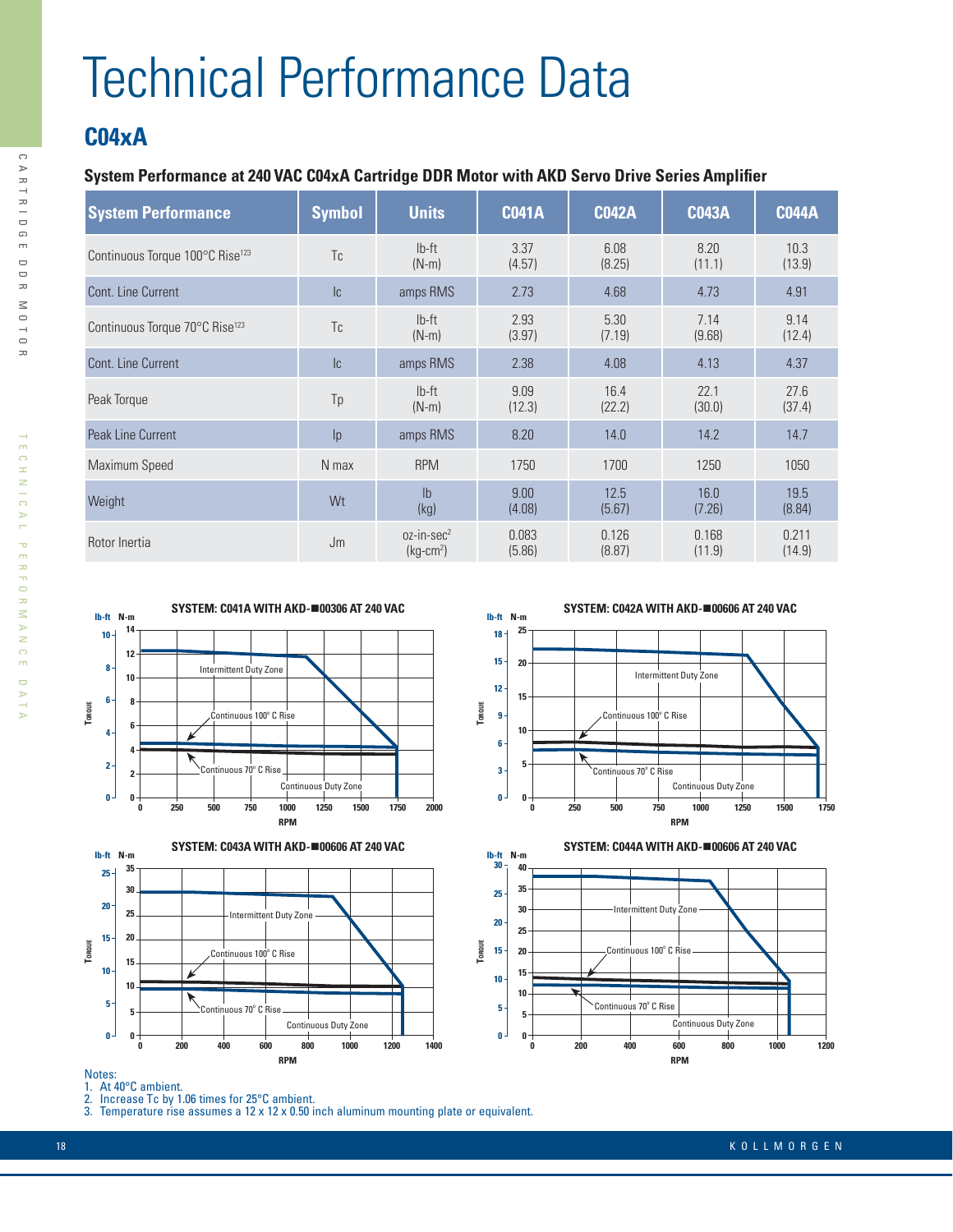## **CH04xA**

 $\cup$ 

A R T R I D

 G $\bar{m}$  $\Box$  D R $\leq$  O $^{-1}_{\Omega}$ R

TECHNIC

AL PERFORMANCE DATA

 $\overline{\mathbb{U}}$ NTAT

TECHNICAL PERFORMANCE

| <b>System Performance</b>                      | <b>Symbol</b> | <b>Units</b>                       | <b>CH041A</b>   | <b>CH042A</b>   | <b>CH043A</b>   | <b>CH044A</b>   |
|------------------------------------------------|---------------|------------------------------------|-----------------|-----------------|-----------------|-----------------|
| Continuous Torque 100°C Rise <sup>123</sup>    | Tc.           | $Ib-ft$<br>$(N-m)$                 | 3.37<br>(4.56)  | 6.09<br>(8.26)  | 8.20<br>(11.1)  | 10.2<br>(13.9)  |
| Cont. Line Current                             | c             | amps RMS                           | 2.73            | 4.68            | 4.73            | 4.90            |
| Continuous Torque 70°C Rise <sup>123</sup>     | Tc            | $Ib-ft$<br>$(N-m)$                 | 2.93<br>(3.97)  | 5.30<br>(7.19)  | 7.14<br>(9.68)  | 9.14<br>(12.4)  |
| Cont. Line Current                             | c             | amps RMS                           | 2.38            | 4.08            | 4.13            | 4.30            |
| Peak Torque                                    | Tp            | $Ib-ft$<br>$(N-m)$                 | 8.33<br>(11.3)  | 14.0<br>(19.0)  | 18.7<br>(25.3)  | 23.3<br>(31.6)  |
| Peak Line Current                              | p             | amps RMS                           | 7.50            | 12.0            | 12.0            | 12.0            |
| Maximum Speed (400 V)<br>Maximum Speed (480 V) | N max         | <b>RPM</b>                         | 2500<br>2500    | 2500<br>2500    | 2250<br>2500    | 1850<br>2250    |
| Weight                                         | Wt            | I <sub>b</sub><br>(kg)             | 9.00<br>(4.08)  | 12.5<br>(5.67)  | 16.0<br>(7.26)  | 19.5<br>(8.84)  |
| Rotor Inertia                                  | Jm            | $oz-in\text{-}sec^2$<br>$(kq-cm2)$ | 0.083<br>(5.86) | 0.126<br>(8.87) | 0.168<br>(11.9) | 0.211<br>(14.9) |

**0 0**

**5**

**TORQUE**

**20 15**

**10**

### **System Performance at 400/480 VAC CH04xA Cartridge DDR Motor with AKD Servo Drive Series Amplifier**





**SYSTEM: CH042A WITH AKD-**n**00607 AT 400/480 VAC**





Notes:

1. At 40°C ambient.

2. Increase Tc by 1.06 times for 25°C ambient.

3. Temperature rise assumes a 12 x 12 x 0.50 inch aluminum mounting plate or equivalent.

www.kollmorgen.com 19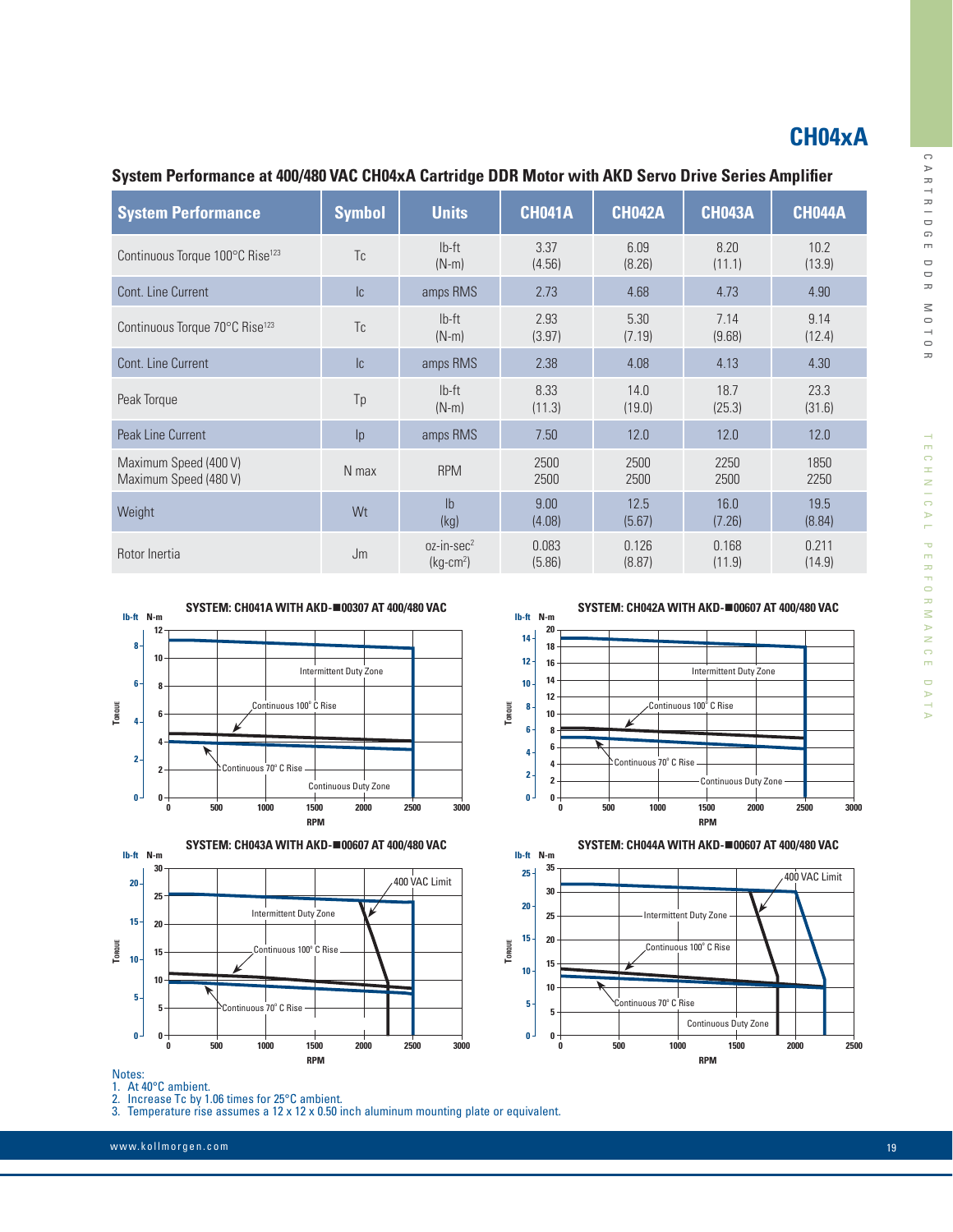# Technical Performance Data

## **C04xB**

### **System Performance at 240 VAC C04xB Cartridge DDR Motor (High-Speed Winding) with AKD Servo Drive Series Amplifiers**

| <b>System Performance</b>                   | <b>Symbol</b> | <b>Units</b>                       | <b>C041B</b>    | <b>C042B</b>    | <b>C043B</b>    | <b>C044B</b>    |
|---------------------------------------------|---------------|------------------------------------|-----------------|-----------------|-----------------|-----------------|
| Continuous Torque 100°C Rise <sup>123</sup> | Tc            | $Ib-ft$<br>$(N-m)$                 | 3.33<br>(4.52)  | 6.23<br>(8.45)  | 8.23<br>(11.2)  | 10.4<br>(14.1)  |
| Cont. Line Current                          | c             | amps RMS                           | 4.69            | 9.19            | 9.15            | 9.53            |
| Continuous Torque 70°C Rise <sup>123</sup>  | Tc            | $Ib-ft$<br>$(N-m)$                 | 2.91<br>(3.94)  | 5.43<br>(7.36)  | 7.17<br>(9.73)  | 9.22<br>(12.5)  |
| Cont. Line Current                          | c             | amps RMS                           | 4.09            | 8.01            | 7.98            | 8.50            |
| Peak Torque                                 | Tp            | $Ib-ft$<br>$(N-m)$                 | 9.01<br>(12.2)  | 16.8<br>(22.8)  | 22.2<br>(30.2)  | 28.0<br>(37.9)  |
| Peak Line Current                           | p             | amps RMS                           | 14.1            | 27.6            | 27.5            | 28.6            |
| Maximum Speed                               | N max         | <b>RPM</b>                         | 2500            | 2500            | 2500            | 2150            |
| Weight                                      | Wt            | I <sub>h</sub><br>(kg)             | 9.00<br>(4.08)  | 12.5<br>(5.67)  | 16.0<br>(7.26)  | 19.5<br>(8.84)  |
| Rotor Inertia                               | Jm            | $oz-in\text{-}sec^2$<br>$(kg-cm2)$ | 0.083<br>(5.86) | 0.126<br>(8.87) | 0.168<br>(11.9) | 0.211<br>(14.9) |





**SYSTEM: C042B WITH AKD-**n**01206 AT 240 VAC**





#### Notes:

- 1. At 40°C ambient.
- 2. Increase Tc by 1.06 times for 25°C ambient.

3. Temperature rise assumes a 12 x 12 x 0.50 inch aluminum mounting plate or equivalent.

R

 $\bigcap$ 

 $\mathbf{r}$